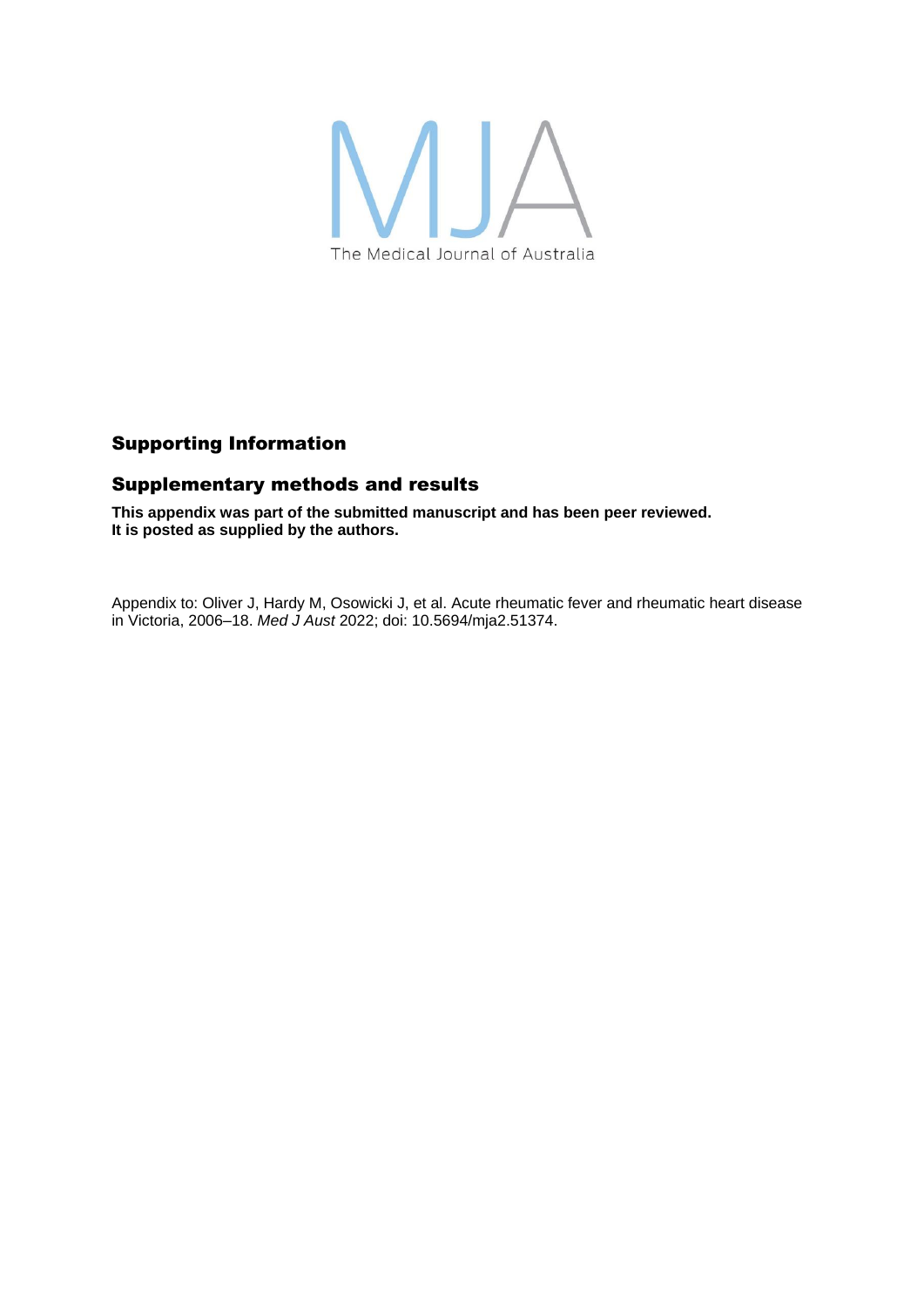## **Supplementary methods**

De-identified line-listed data from the Victorian Admitted Episode Dataset (VAED) and National Cause of Death Unit Record File(1, 2) were provided by the Victorian Department of Health Centre for Victorian Data Linkage (CVDL). Diagnostic information was captured using International Classification of Diseases and Related Health Problems, Tenth Revision, Australian Modifications (ICD-10-AM) codes.(3) A unique person identifier, encrypted to protect privacy, was added by CVDL to all records following individual record linkage.(2) VAED data included unique person identifiers, principal diagnosis, additional diagnoses, month and year of hospital admission, age group, sex, residential local government area, and Aboriginal/Torres Strait Islander status. All VAED admissions where the principal diagnosis corresponded to ARF (ICD-10-AM: I00- I02) or RHD (ICD-10-AM: I05-I09) were included; a single patient could be hospitalised multiple times in either dataset. Patients not recorded as Victorian residents were excluded. Descriptive analyses of selected variables were performed. Population incidence and mortality rates with 95% confidence intervals (CI) were calculated using annual census estimates (Australian Bureau of Statistics).(4) Incidence rate ratios (IRR) with 95% CIs were calculated using Poisson regression. Analyses by Indigenous Australian ethnicity focused first on the population overall and then on those aged less than 40 years. Proportions and rates were compared using Chi-squared or Fisher exact tests. A statistically significant difference was ascribed where *p*<0.05. Statistical analyses were conducted using Stata 16.1 and R 4.1.0.

## **References**

1. Victorian Department of Health and Human Services. Victorian Admitted Episodes Dataset (VAED) manual 25th edition 2015-16. Victorian Government; 2016. [www.health.vic.gov.au/hdss/vaed/index.htm](http://www.health.vic.gov.au/hdss/vaed/index.htm) (accessed 3 Feb 2021).

2. Victorian Department of Health and Human Services. For researchers. Melbourne, Australia. 2020. [https://www2.health.vic.gov.au/about/reporting-planning-data/the-centre-for-victorian-data-linkage/for](https://www2.health.vic.gov.au/about/reporting-planning-data/the-centre-for-victorian-data-linkage/for-researchers)[researchers](https://www2.health.vic.gov.au/about/reporting-planning-data/the-centre-for-victorian-data-linkage/for-researchers) (accessed 20 Oct 2020).

3. Victorian Department of Health and Human Services. Centre for Victorian Data Linkage. Melbourne, Australia. 2018 [updated Aug 2018][. https://www2.health.vic.gov.au/about/reporting-planning-data/the-centre](https://www2.health.vic.gov.au/about/reporting-planning-data/the-centre-for-victorian-data-linkage/for-researchers/vdl-data-linkage-project)[for-victorian-data-linkage/for-researchers/vdl-data-linkage-project](https://www2.health.vic.gov.au/about/reporting-planning-data/the-centre-for-victorian-data-linkage/for-researchers/vdl-data-linkage-project) (accessed 5 Feb 2021).

4. Australian Bureau of Statistics. 3235.0 - Population by Age and Sex, Regions of Australia, 2016. Canberra, Australia. 2018 [updated 28 Aug 2018].

<https://www.abs.gov.au/AUSSTATS/abs@.nsf/DetailsPage/3235.02016?OpenDocument> (accessed 28 Oct 2020).